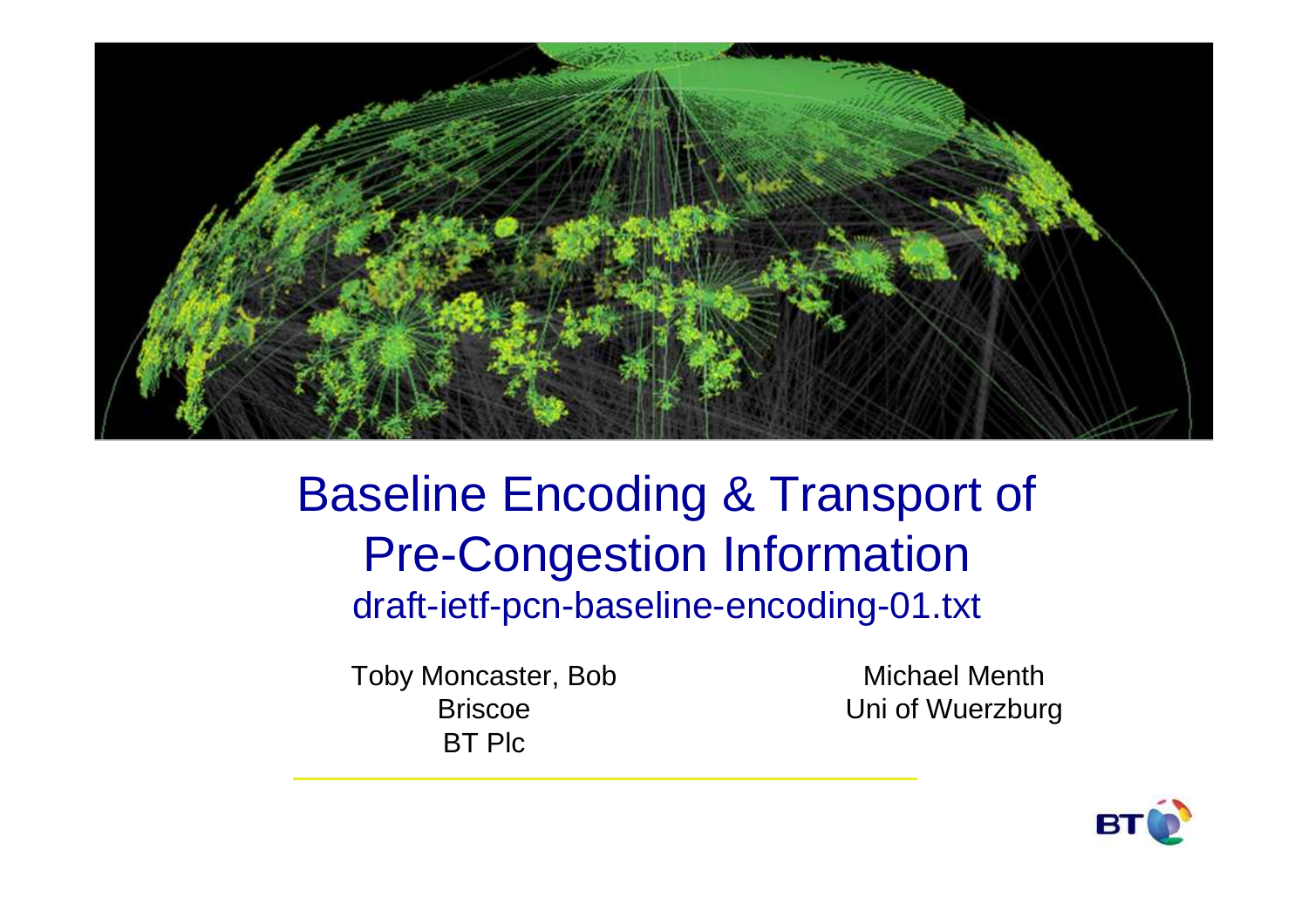

## Updated Draft

- •Previously individual draft. Adopted as WG draft last month.
- •Revised twice since Dublin.
- $\bullet$  Main change to encoding is to specify that 01 codepoint in ECN field now for EXPerimental use (not Local Use)

–interior nodes treat an unexpected EXP codepoint as NM

| <b>DSCP</b>  | 00             | 10        | 01         | 44 |
|--------------|----------------|-----------|------------|----|
| <b>DSCP1</b> | <b>Not-PCN</b> | <b>NM</b> | <b>EXP</b> | PM |

- Significant text changes:
	- **Holland** and the state of the New section on restrictions for any extension encoding (to ensure safe backward compatibility)
	- **Hart Committee** Moved text concerning node behaviours to appendix B as table
	- **Hart Committee**  Changed terminology to PCN-compatible DSCP and PCNenabled packet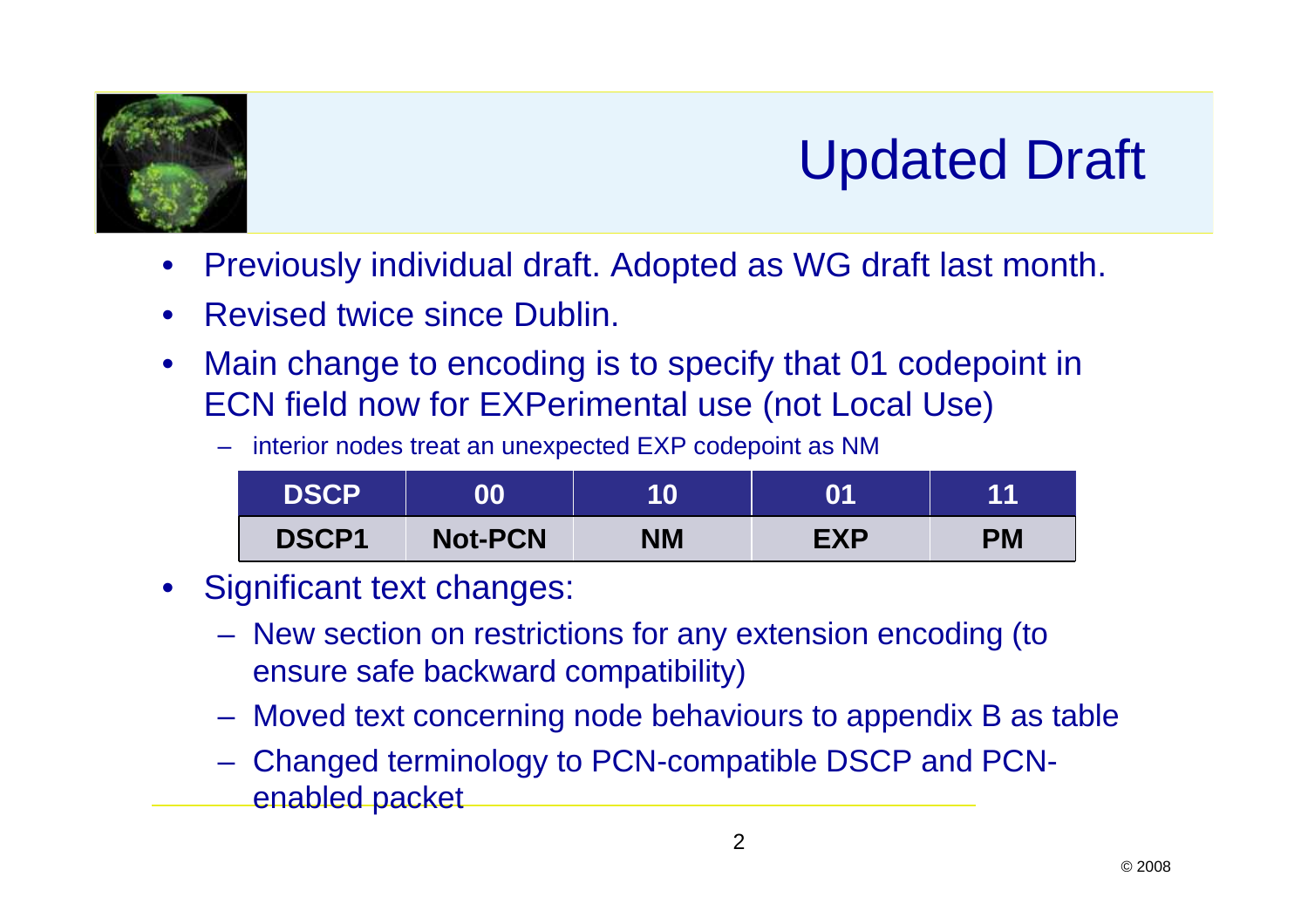

## What Next?

- $\bullet$  One outstanding question
	- Where should text relating to valid/invalid codepoint transitions live?
		- In each encoding document?
		- In the marking behaviour document?
	- If former: baseline also needs to mandate such a table in any extension encoding

 $\bullet$  other than this potential change, and a few nitsdocument is ready for WGLC